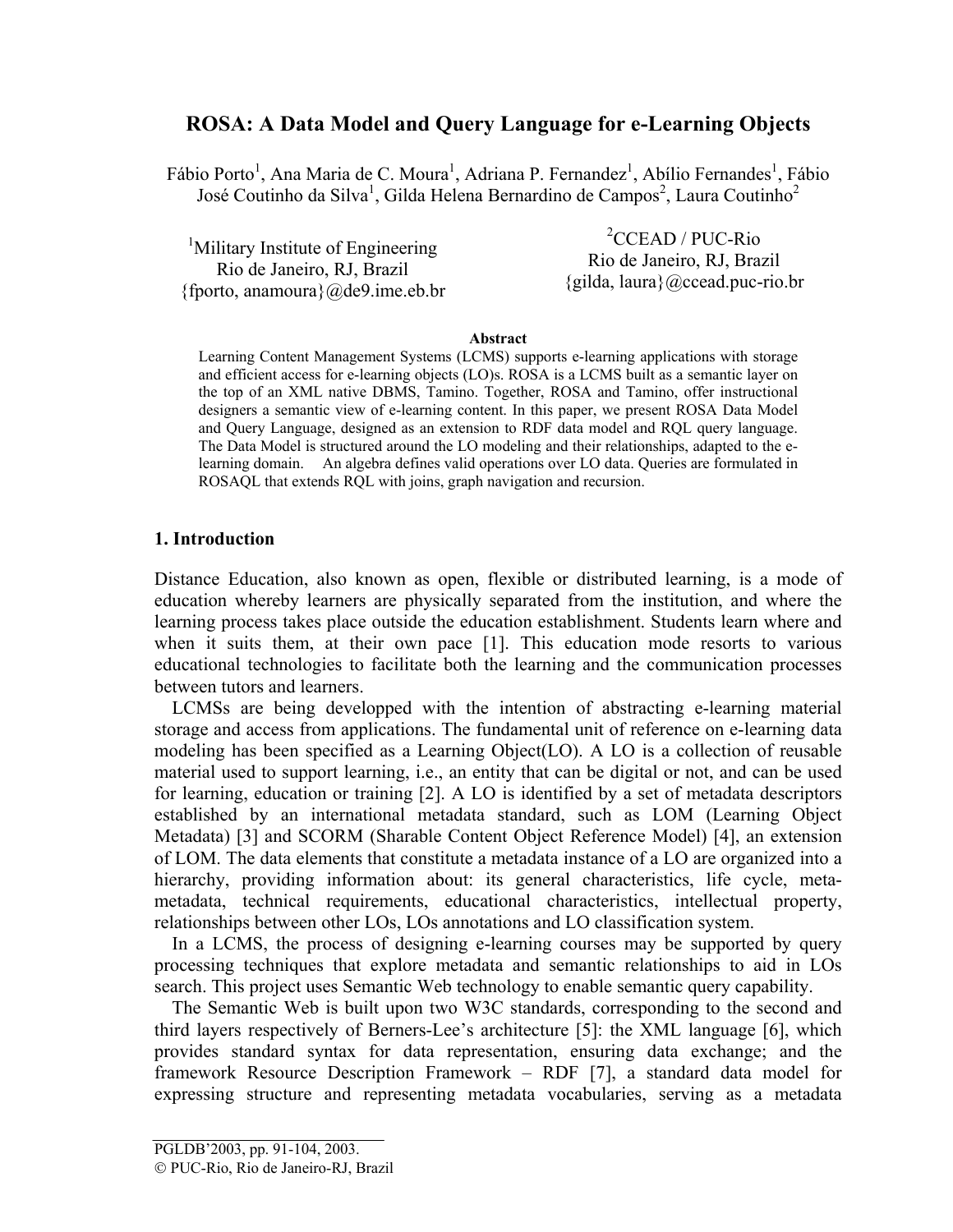language for the Semantic Web. This model allows the user to define relationships between resources as semantic graphs on the Web, using XML as the syntax language to transport data. In addition, RDF includes a schema, named RDF Schema (RDFS) that can be used to define application specific vocabularies, defining taxonomies of resources and properties used by specific RDF descriptions.

In this paper, our attention is focused on proposing a data model and query language as a formal basis for the development of ROSA LCMS, in the context of the Semantic Web. LO is the main structure of the data model, which is complemented with semantic and aggregation associations. The latter are modeled as an extension of RDF statements. ROSA data model provides a powerful algebra that makes it possible to query over LOs metadata, as well as over the semantic associations between LOs. ROSA is designed as a semantic layer middleware on the top of a DBMS. The project is sponsored by Consist, which provides the Tamino XML native DBMS as a storage layer [8]. As a result, some of the propositions in this paper are influenced by the target XML data model, although mappings to other data models may also be envisaged.

The rest of the paper is organized as follows: section 2 presents a use case that serves as a query benchmark to describe the data model in section 3. This section gives a comprehensive description of its structure and algebra, with examples based on the queries presented before. Section 4 presents the ROSAQL query language and section 5 presents related work. Finally, section 6 concludes the paper with additional comments and future work.

#### **2. Use case**

This section presents a use case for ROSA project. It comprehends a RDF style representation of a LO conceptual map for a Master program in Computer Systems, a class diagram and a list of representative queries that should be answered by this system.

The use case data and queries reflect ROSA objective of supporting the design of elearning courses. The LOs metadata and their relationships offer a rich semantic model for searching the repository during class preparation. On the other hand, it is not designed as a support for running courses, which would require execution time primitives not found in this use case.

### **2.1 The LO Conceptual Map**

Figure 1 presents a simplified LO conceptual map for the Master Program in Computing Systems and the corresponding schema describing and classifying LOs and their relationships. The map is represented through a directed-labeled graph where nodes represent LOs, identified by their names. Directed labeled edges model relationships between LOs, like predicates in RDF. In this map, some LOs are associated to their classes in the schema through a dashed line.

The classes Program, Course and Topics represent domain specific types of LO. They model the main composition structure of courses in a certain school program. Other relationships, such as *prerequisite* and *is basis for* also appear in the map representing a specific domain knowledge defined by the user. In addition, the classes e-Learning Program, Master Program and PhD Program specialize the Program class. A LogicalLO represent a collection of LOs and may contain many PhysicalLOs. A PhysicalLO contains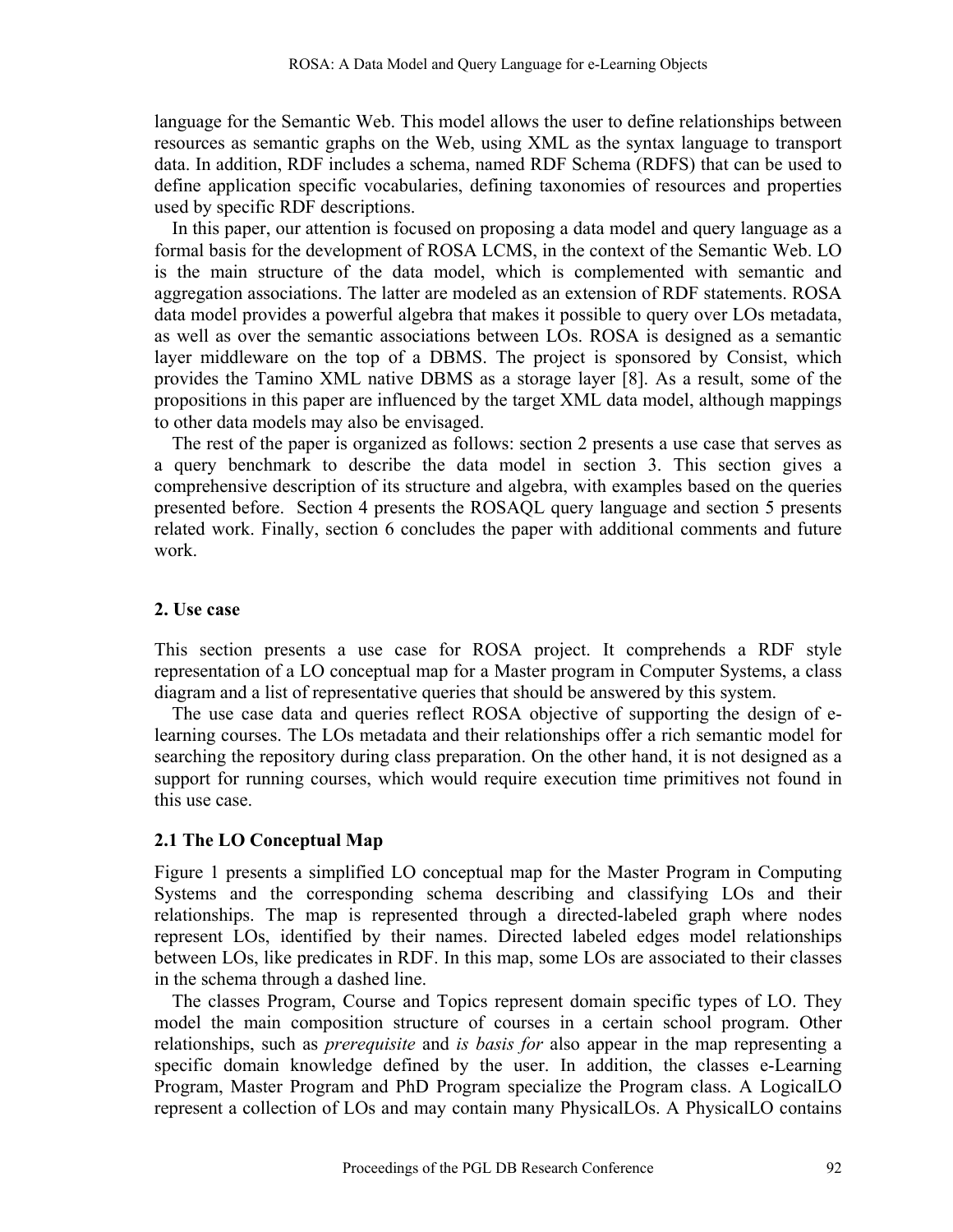physical media used to prepare a dicdatic material, such as image, documents, ppt files, etc. PhysicalLOs are not represented in the Conceptual map.



<span id="page-2-0"></span>**Figure 10: Master Program in Computing Systems – LO conceptual map**

Metadata descriptors of *LO* classes correspond to a subset of the *LOM* metadata standard<sup>1</sup> [3].

In order to give a general idea of the semantic meaning expressed by the *LO* conceptual map in [Figure 10,](#page-2-0) the following assertions can be made:

- the Database course covers the topics Database Models;
- the topic Relational Calculus fundaments the topic SOL;
- the topic Storage Techniques is basis for the topic Optimization:

The verbs in these assertions (relationships) are taken from a controlled vocabulary (thesaurus) specified within an application domain. The next subsection lists relationships considered relevant to the use case domain.

# **2.2 Domain predicates**

The relationships considered in the *LO* conceptual map in [Figure 10](#page-2-0) and their synonyms include:

- a) Aggregation predicatescomprehends (has, covers, is part of , is made of, characterizes, contains, includes, etc.);Domain specific predicates
	- a. prerequisite
	- b. fundaments (is basis for, is condition for, etc.)
	- c. requires (opposite of prerequisite)
	- d. implies (determines, leads to, derivates, influences, allows for, etc.)

1

<span id="page-2-1"></span> $1$  LO attributes (metadata descriptors) have been omitted in this paper due to space restrictions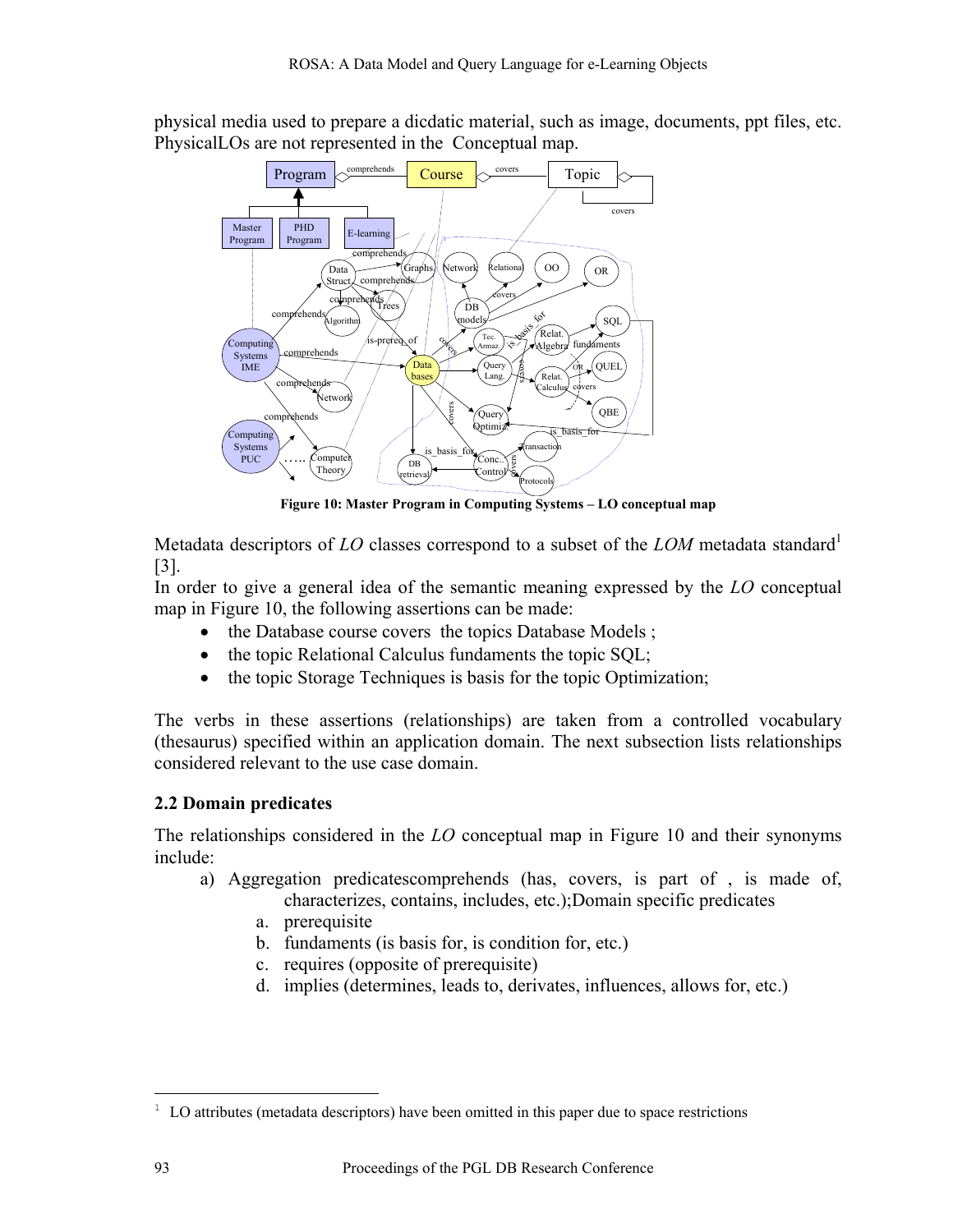# **2.3 Queries**

In this section, queries covering e-learning design activity complete the use case with data access requirements. The use case supports queries exploring LO metadata and the semantic relationship between LOs. Queries are classified and listed bellow:

- 1. LO metadata projection
	- a) Which are the *difficulty levels* of the registered *Topics?*
	- b) What are the *formats* of PhysicalLOs of type *File?*
- 2. LO projection
	- c) Which are the *Program LOs* registered*?*
- 3. Semantic relationships projection
	- d) Which are the *associations* established with *Program LOs* ?
- 4. Projection of semantically associated LOs
	- e) Which are the prerequisite *Courses* for the *Database Course*?
- 5. Projection of aggregated LOs
	- f) Which Topics does the Database Course comprehend?
- 6. Aggregation navigation
	- g) Which courses are parts of each Program?
- 7. Selection on metadata
	- h) Get *LOs created* since '01/01/2003'?
	- i) Which Topics are classified with level 'b'?
- 8. Selection on relationships
	- j) Which LOs are associated to the Database Course?
	- k) Which LO does comprehend the Database Course?
	- l) Which LOs do fundament the Topic 'SQL'?
	- m) Which LOs classified with level 'b' does the Database Course comprehend?
- 9. Selection on relationship identification
	- n) Which are the fundamental LOs?
- 10. Recursive navigation
	- o) Which Topics do fundament SQL?
	- p) Which Topics do the Program MS in Computing Systems comprehend?
- 11. Merge
	- q) Which *Topics* are present at both IME and PUC institutions?
- 12. Physical LO retrieval
	- r) Which Physical LOs does the Topic Transaction Management cover?

This system does not intend to support a natural language query interface as these queries may suggest. Rather, use case queries are useful to measure system capabilities and to validate the algebra and query language proposed in this paper. Queries are directly submitted by a user interface or by an ad hoc interface using the ROSAQL query language (see Section 4.1).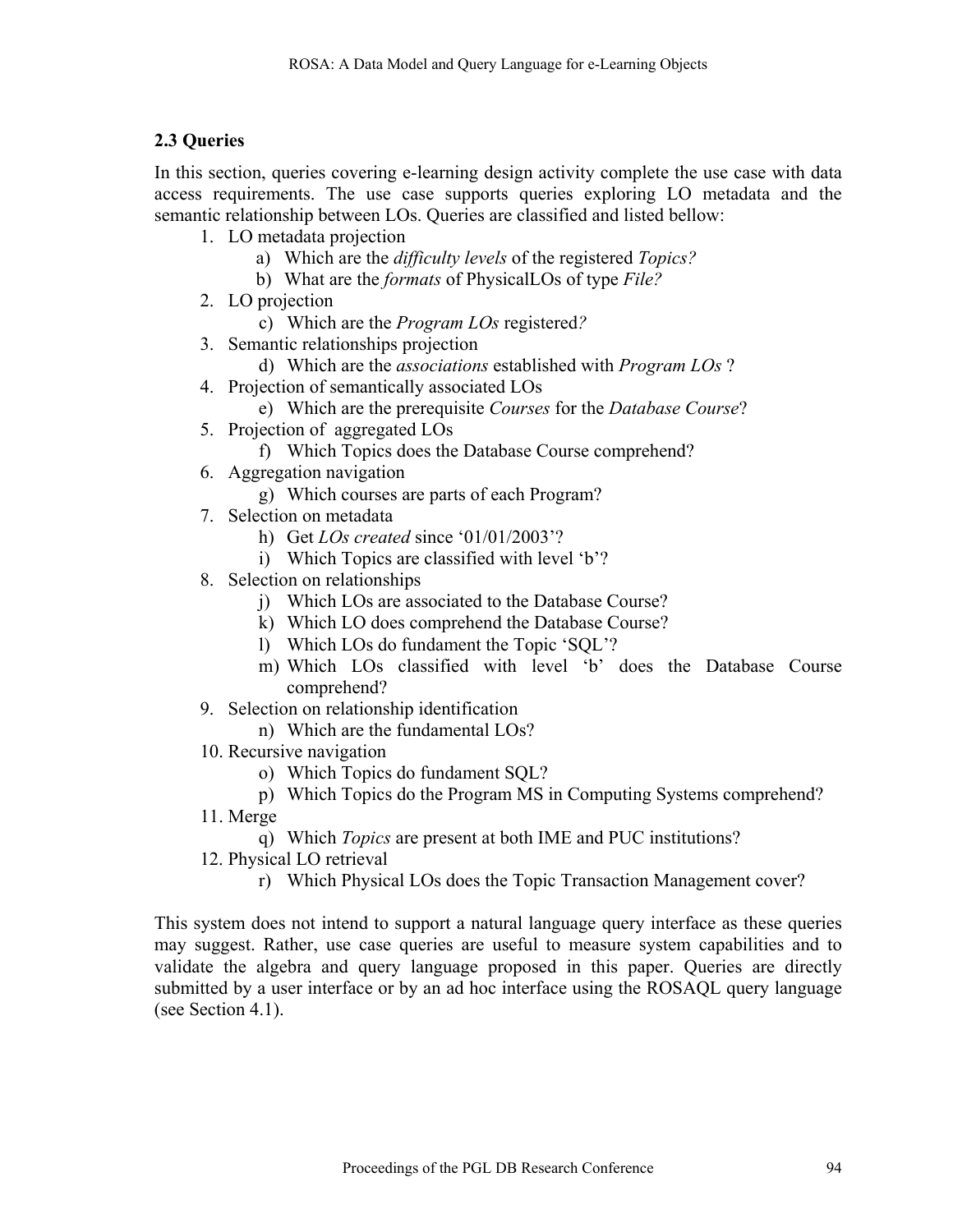### **3. Data Model**

In this Section, a Data Model for the ROSA system is proposed. Initially, the structural aspect of the Model is specified, followed by an algebra defining a set of valid operations.

### **3.1 Structure**

A database comprehends a database schema and database instances for a certain user domain. A database schema, or simply schema, identified by a *name*, includes definitions and rules used to create objects and relationships between them in a certain domain.

Figure 2 presents the *LO* data model expressed in a UML class diagram. The *ComplexResource* class is the root class of the model. It makes it possible a common representation for *LOs*, *Relationships* and *Dynamically created objects*, which represent views in the database.

*LO* class derives directly from *ComplexResource* and corresponds to the attributes specification dictated by the LOM metadata standard. *LOs* are uniquely identified by a *resource identification* attribute and are classified according to a *type* attribute.

 *LOs* instances represent concepts (Logical LO) and documents (PhysicalLO) that take part in an e-learning repository. LogicalLOs correspond to different levels of aggregations in the domain, such as: Topic, Course and Program in Figure 1. PhysicalLO corresponds to files and their metadata. An instance of PhysicalLO is considered atomic, which means that it can not be composed by other LOs, whereas LogicalLOs may contain a collection of other LOs associated by aggregation and semantic relationships.

Associations between *LOs* are specified through *Relationships*. There are two types of relationships: aggregation and semantic. Aggregation relationship models composition of *LOs*. Its semantic is fixed and known to the model. On the other hand, semantic relationships establish specific domain associations between *LOs*. Relationships are also identified by a unique complex resource identification corresponding to the verb it represents, as specified in the domain thesaurus.

The associations of *LOs* expressed through relationships conceptually define triples *t(subject, property, object)*, where *subject* and *objects* are of type *LO* and *property* is classified as a *relationship*. The schema specifies valid associations through triples T(class, relationship type, class). Thus, valid instances of *t* are in accordance to *T*.

The cardinality of associations is instance dependent. Typical association cardinality is *one to many* but restrictions may limit the number of elements playing the role of objects in a association. For this reason, relationship instances (properties) are modeled as collections with objects as their elements.

Relationship types are specialized according to the type of collection they implement. Aggregations may implement the semantics of bag, set, list and hierarchy. Set and list represent the corresponding mathematical concepts, whereas bags may contain duplicates in the collection. Hierarchy corresponds to *LO*s whose contents follow a tree structure.

Note that the collection abstraction provides a modeling construct for a whole complex LO structure. This is important as long as the subject LO requires a specific navigation over aggregated LOs . This construct is essential; otherwise we cannot ensure that required LOs will be followed during an instruction.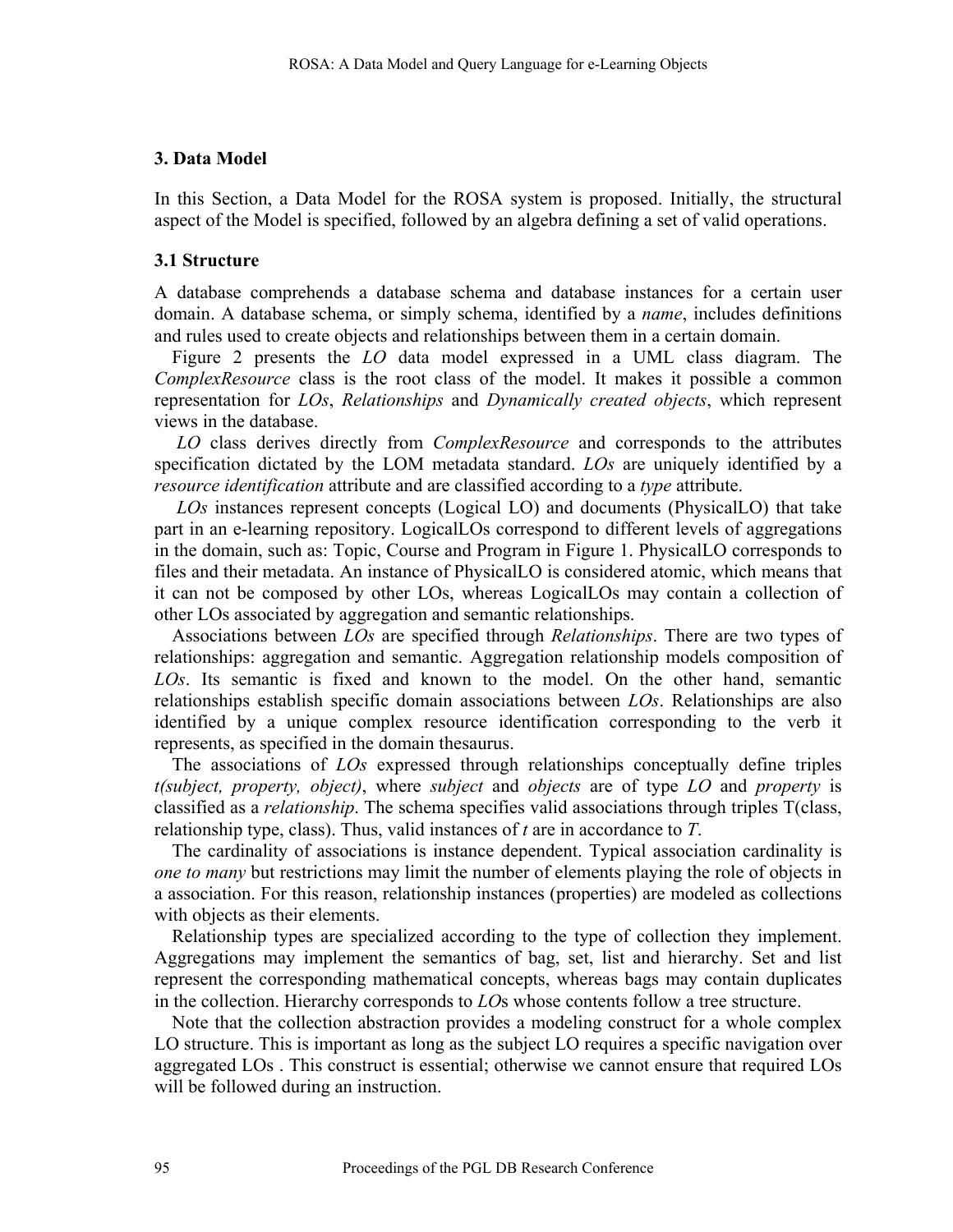The classes set and bag include attributes to identify maximum and minimum cardinalities. Those attributes introduce restrictions over the collections that specify, respectively, the maximum and minimum number of elements that may be extracted from the collection. In [Figure 10,](#page-2-0) for instance, the *exclusive or aggregation* relationship between *Relational Calculus* and *SQL, QUEL* and *QBE* can be modeled by a set collection with maximum cardinality 1 and minimum cardinality 1, meaning that at least one and at maximum one of the LOs in the set should be exhibited when presenting *Relational Calculus.* The representation of sets and bags with unlimited access to its elements is represented by *minimum cardinality=unbounded.*

Finally, relationships implement semantic similar to that of *statement* in RDF. The data model, nevertheless, differ from RDF data model. Firstly, LOM metadata attributes are specified as properties of the LO class, rather than statements about the LO resource. Hence, attribute values are not identifiable and are not considered first class objects, as in the case of literals in RDF [9]. Aggregation and semantic relationships are modeled as collections of LOs. This is more general than in RDF where only aggregation type of relationships are defined as collections. Moreover, relationship cardinalities in ROSA may restrict the participation of members in collections, which is not available in the RDF statement semantic.



**Figure 11: The Rosa Data Model**

### **3.2 Algebra**

In order to be complete, a data model for *LOs* requires the specification of valid operators for that model, which is considered the model algebra. The algebra definition makes it possible to express a high level query language into a formal canonical representation and, therein, the conception of optimization strategies.

Many algebras have been proposed covering operations in different data models ([10], [11], [12], [13], [14]). This work presents an algebra which, in some sense, borrows from all these works. Firstly, the majority of the operators are adapted from their relational algebra counterparts. Path expressions through LO relationships are similar to path expressions in the OO data model [11].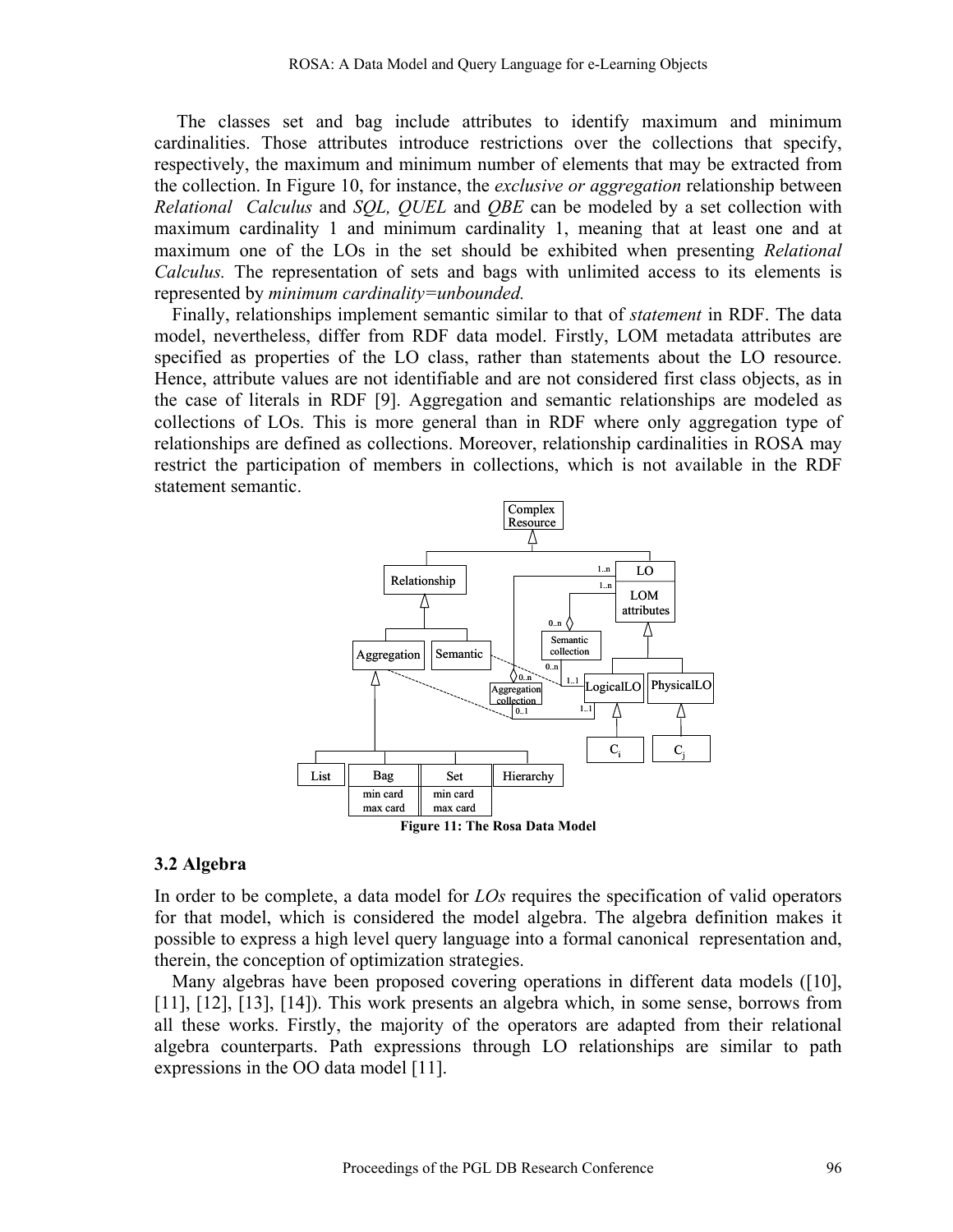In LO algebra, operators receive collections of *LOs* as input and equally produce collections of *LOs* as output. The closure of the model enables the composition of operators in an algebra expression.

The algebra includes operators to explore relationships between *LOs* as one of the semantic enrichments provided by the proposed model. Aggregation relationship receives special treatment once its semantic is fixed and known to the systems.

Semantic relationship operators provide the processing of domain specific associations. This processing considers the classification of predicates as reflexive, symmetric and transitive. As an example, reflexive predicates include, implicitly, the association between a LO and itself through that predicate. Transitive predicates make it possible the evaluation of transitive closure operators and a symmetric predicate enables answering queries independently of the LO role in an association, as subject or object.

A list of operators and their semantics are presented next:

## **Object functions**

Object functions implement per object properties access. Three types of object functions are proposed corresponding to access to LO attributes, aggregated members and semantically associated members.

- **gettype()**  obtains a literal corresponding to the type of the current LO.
- **getLOM** attribute<sub>i</sub>() invoked on a complex resource, returns a literal corresponding to the value of the attribute named *LOM* attribute<sub>i</sub> in the current object.
- **semantic()** invoked on a complex resource, returns a bag of LOs associated to the former through any type of semantic relationship.
- **semanticrelationship**<sub>i</sub>() invoked over a complex resource, returns a collection of LOs associated to the current complex resource through the semantic relationship named *semanticrelationship i*.
- **comprehends()** invoked over a complex resource, returns a collection of LOs that take part in an aggregation relationship within the current complex resource.
- **property()** invoked on a complex resource, returns a literal corresponding to the *ids* of the associations found in the complex resource.

## **Relationship fuctions**

• **getId()** – invoked on relationship objects, returns the literal corresponding to the value of its *id* attribute.

## **Collection Operations**

Operations on collections are type preserving in respect to the input collection. The collection resulting from a semantic relationship is always of type bag. LOs obtained from navigating through an aggregation relationship form a collection with type and restrictions inherited from the relationship. The union of collections of different types results in a collection of type bag.

The processing of a collection may require the invocation of object functions over collection members. When these functions return collections, a set-collapse operator groups all collections into a single one.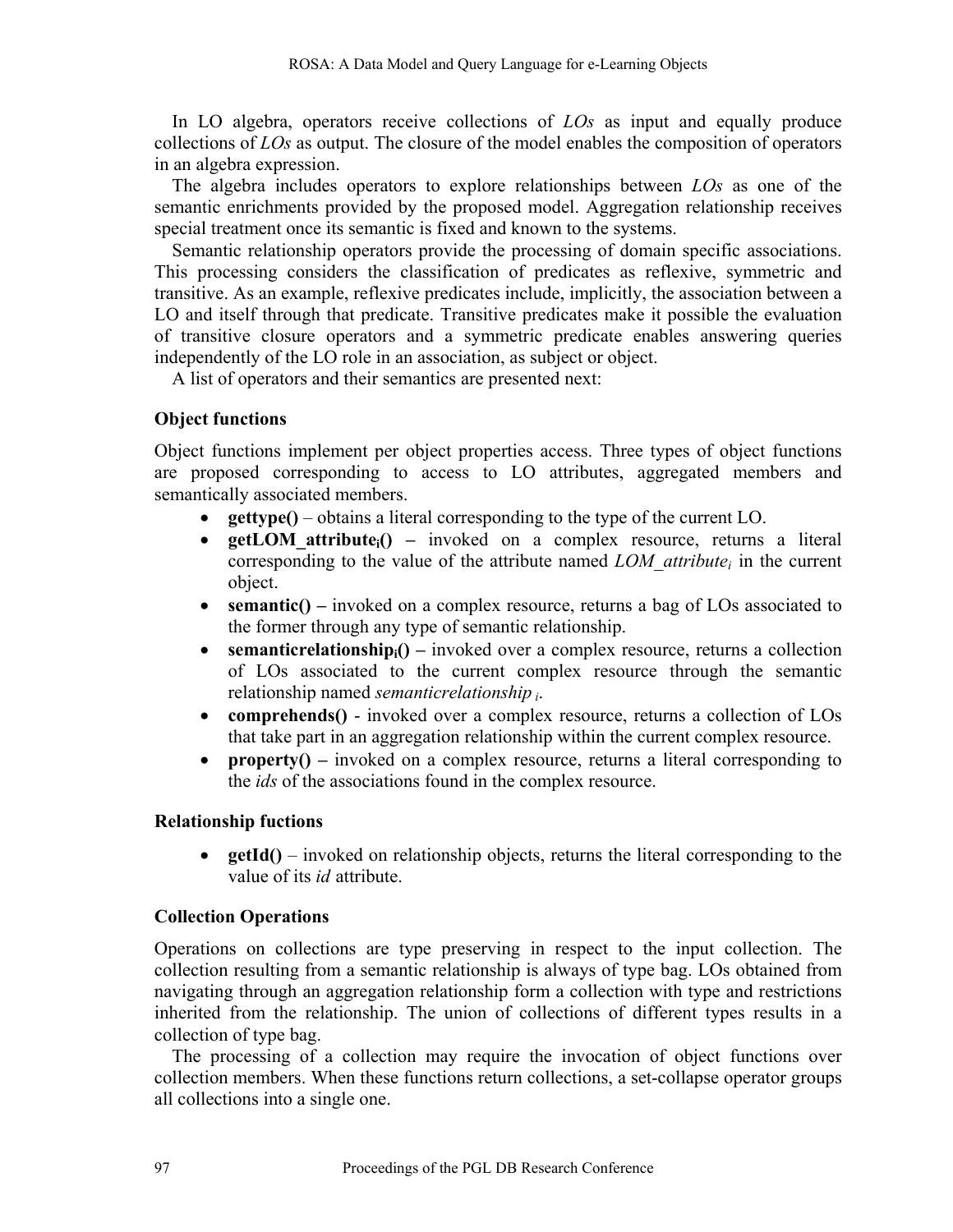**Source**  $(c_{\ell expression})$  **– This operation produces a collection of LOs from an expression. The** expression syntax is left to be defined by an implementation. It is equivalent to its homonym operation in [15].

**getNext**  $(r_1, r_2)$  – This function obtains the next LO from a collection *c*. The navigation order is defined by the operation implementation according to the collection type. If the collection has a maximum cardinality *n* specified, then a set of LOs  $\{r_1, r_2, r_k\}$ , where  $k \leq$ n, identifies the interesting LOs, otherwise, the first *k* LOs are retrieved.

**Projection**  $\Pi_{[p1/p2/r../[pn]]]}$  (c) – This operation receives a collection *c* of type *C* of LOs and produces a new collection with complex resources according to *p*, which defines the projection behavior. The behavior associated to *p* modifies the resulting collection structure. The specification of a list of  $p_i$  defines a conjunction of each  $p_i$  behavior. A list of projections  $p_i$  leading to collections with elements of incompatible types are invalid.

The different projection behaviors are presented bellow, including the formulation of the projection operation for the corresponding use case queries.

a) Structure projection -  $\Pi_{(a1,a2,...,an)}(c)$ 

if *p* is a list of LO attributes (i.e.  $(a_1, a_2, \ldots, a_n)$ ) then the resulting complex resources structure follows the attribute list and the attribute values are obtained by invoking the *getLOM* attribute<sub>i</sub>() function on each object in *c*, for  $\leq$  i  $\leq$  **n.** 

- o Which are the *difficulty levels* of the registered *Topics?*
	- (difficultylevel) (*IME*.*Topic*)
- o What are the *formats* of PhysicalLOs of type *File?*
	- (format) (*IME.File*)
- b) LO projection  $\Pi$  (c)

If p is not present, then the resulting collection is a copy of the input collection.

- o Which are the registered *Programs*?
	- (IME.Program)
- c) LO projection through generic association  $\Pi_{\text{(semantic())}}(c)$

If p is the generic *semantic()* function the resulting collection is the result of the union of all the collections obtained by invoking the respective function on each element of *c.*

- o Which are the *Topics* associated to the *Database Course*?
	- $(semantic())$  (*c*) where c is a collection composed of the *Database course* LO.
- d) Semantic relationship projection  $\Pi$  (property()) (c)
	- if p is the property() function, then the resulting collection will include all complex resources of type *Relationship* with id attribute value obtained from invoking the *getid()* function on the semantic relationship objects associated to the objects in c.
		- o Which are the *associations* established with *Program LOs*?
			- $\blacksquare$  (Property())(IME.Program)
- e) Projection of semantically associated LOs  $\Pi$  (semanticrelationshipi()) (c)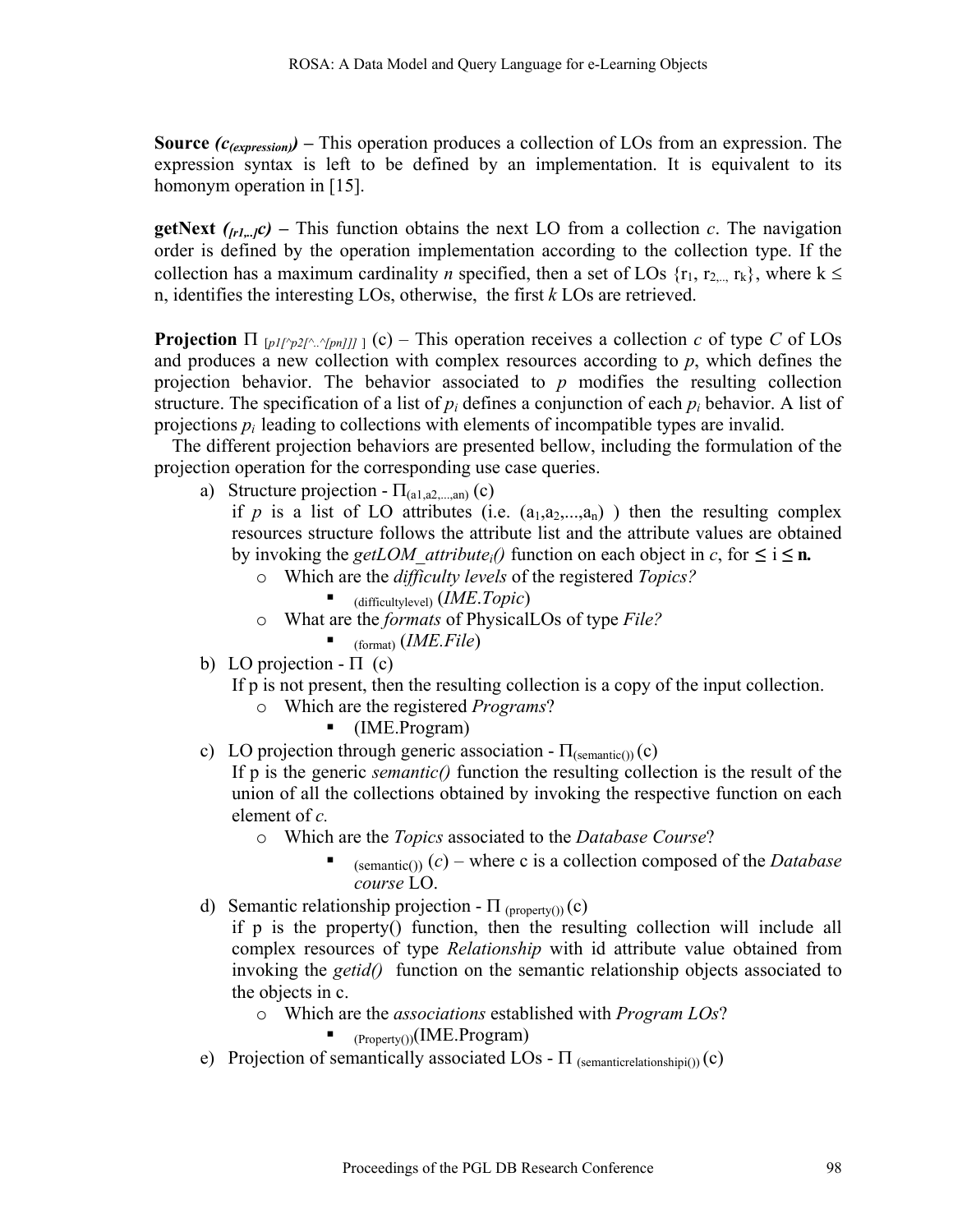if  $p$  is a semanticrelationship<sub>i</sub>() function, the resulting collection is the union of the collections obtained by invoking the corresponding function on each element of *c*.

- o Which are the prerequisite *Courses* for the *Database Course*?
	- (prerequisite)  $(c)$  where *c* is a collection composed of the *Database Course* LO.
- f) Projection of aggregated LOs Π (*comprehends()*) (c)

if p is the comprehends() aggregation relationship function, then the resulting collection will contain LOs obtained by applying this function on each object in c.

- o Which Topics does the Database Course comprehend?
	- $_{\text{(comprehends())}}$  (c) where *c* is a collection composed of the *Database Course* LO.
- g) Projection on a path expression  $\Pi$  (semanticrelationshipi()..semanticrelationshipn ()) (c)
	- o Which Topics are covered by the *Database Course* and *are the basis for* other Topics?
		- $(comprehend().isbasefor())$  (c) where c is a unitary collection containing the DatabaseCourse LO.

**Selection**  $\sigma_{\delta \alpha i}$  (c) – evaluates predicates over LO metadata attributes in a collection *c*. The collection may be obtained by traversing semantic or aggregation types of relationships. In each case, selected LOs are those that evaluate true in an existential quantification predicate. Predicates are formulated as a combination of logical operators (and, or, not) and comparative operators  $(\leq, \geq, \leq, =, \neq)$  on attribute values. Predicates over LOs taking part in relationship collections require the invocation of collection functions. This algebra considers an instance variable associated to the collection objects so that conjunctive predicates are implicitly defined over instance variable attributes.

Relationship properties provide alternative paths for the selection operations. Firstly, reflexive relationships include the subject LO in the collection of LOs to be evaluated by the selection predicate. Selection operation on collections associated through symmetric relationships may opt for evaluating predicates without having to follow the relationship association, as both ends will appear as subjects of that relationship.

a) Selection on metadata attribute σ (δ*ai*) (c)

For each object in c, evaluate the predicate  $\delta$  on LOM attribute  $a_i$ , including in the resulting collection LOs that evaluate as true.

- o Which Topics are classified with level 'b'?
	- $(\sigma$  (difficultylevel= "b")  $LO$ )
- o Get LOs created since '01/01/2003'.
	- $(\sigma$  (creationDate>"01/01/2003") LO)
- b) Selection on elements in relationship collections  $\sigma_{(\delta$ semantic().attribute*i()*) (c).

For each LO, apply the *semantic()* function obtaining a collection of LOs semantically associated to the subject LOs. For each LO found obtain the value of attribute<sub>i</sub> and evaluate the  $\delta$  predicate over it. For those evaluated as true, return the subject LO.

- o Which are the *LOs* associated to the *Database Course*?
	- $\bullet$  ( $\sigma$  ((semantic().id='Database') (IME.Course))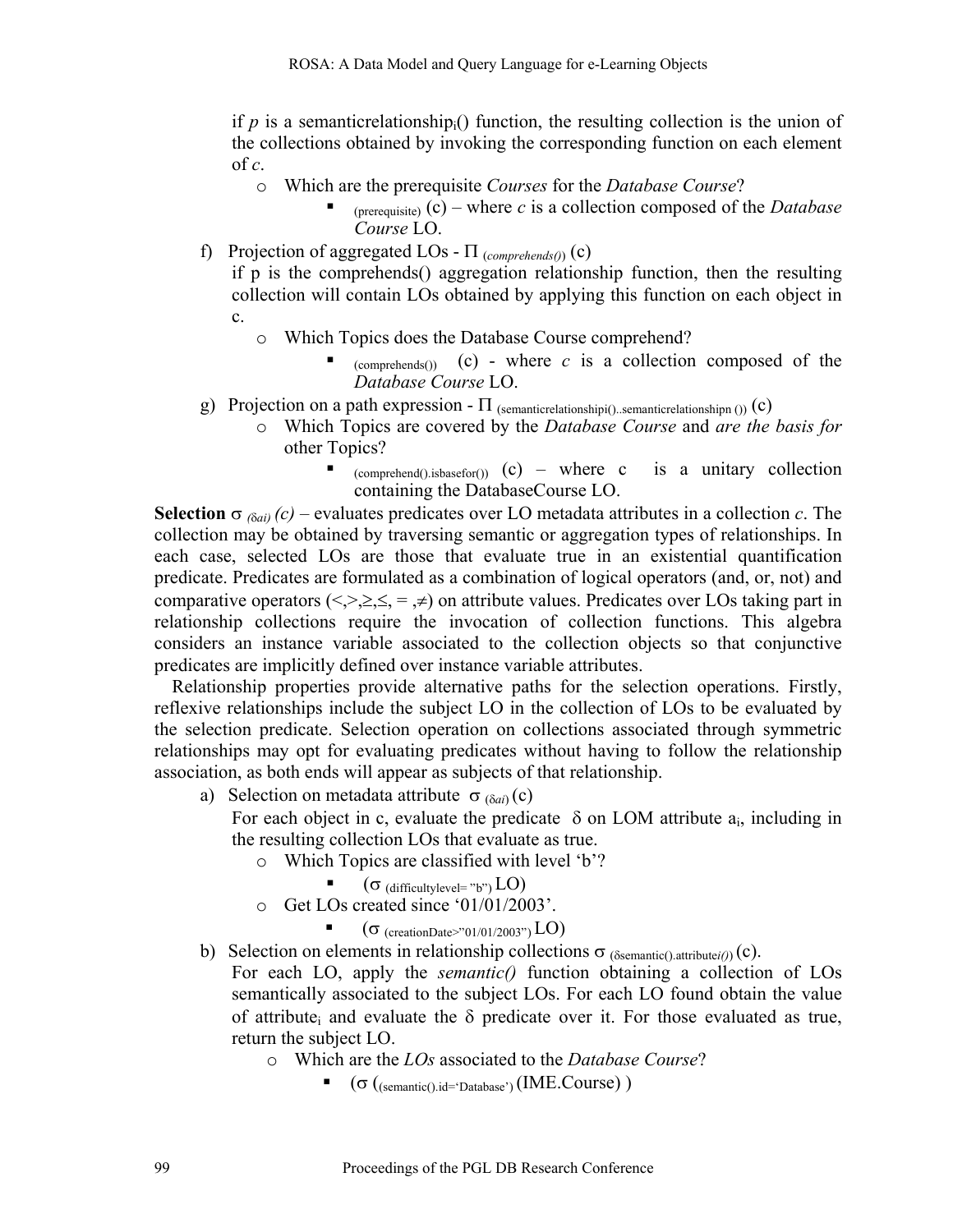c) Selection through a specific relationship  $\sigma$  (δsemanticrelationshipi ().attributei) (c)

For each LO in *c*, apply the semanticrelationship() function obtaining a collection of semantically associated LOs. For each LO found obtain the value of attributei and evaluate the  $\delta$  predicate over it. For those evaluating true, return the subject LO.

- o Which *LOs* does comprehend the *Topic* "SQL"?
	- $\Pi(\sigma(\text{comprehend}), id = \text{SO}^{\circ}(\text{IME}.\text{Topic})$ )
- o Which are the *LOs* that *fundament* the *Topic* "SQL"?
	- $\blacksquare$   $\blacksquare$   $(\sigma$  ((fundament().id='SQl') (IME.Topic))
- d) Selection on relationship identification  $\sigma$  ( $\delta$ <sub>0</sub>property ()) (c) For each LO in *c*, evaluate the existence of an association with a specific *id*. If it evaluates as true, return the LO to the resulting collection.
	- o Which are the fundamental LOs?
		- $\blacksquare$   $\blacksquare$   $(\sigma$  ((property()= 'fundament') (IME.LO))
- e) Selection on a path expression σ (δ(semanticrelationship*i* ()..semanticrelationshipn ().ai) (c) For each LO in *c*, obtain *the* collection by iteratively invoking the semantic relationships in the predicate list. The predicate is evaluated over attribute *ai* of LOs found at the end of the relationship path.
	- o Which Topics created by "Ana Maria Moura" are covered by the Database Course and are the basis for other Topics?
		- Π σ (<sup>δ</sup>(comprehend().isbasefor().author='Ana Maria Moura') (c) where *c* is a unitary collection containing the *DatabaseCourse* LO.
- f) Selection on all relationship components
	- o Which LOs classified with *level '*b' *does* the *Database Course comprehend*?
		- $\blacksquare$   $\blacksquare$  (σ ((level='b') (Π (comprehends()) (σ (id='Database') (IME.Course)))))

**Transitive** *Closure*  $\varphi$  (relationship [iteration max], up|down) (c) – obtain a collection by recursively invoking the referred relationship over LOs. Relationships must qualify as transitive property. Aggregation relationship is transitive by definition. Other semantic relationships must have transitive property set. The transitive closure iteration ends when either there are no more paths to follow or, no more nre LOs are produced, or an iteration limit, such as *iteration max*, is reached*.* The path from a LO may follow a *down* direction, default, where relationships are followed from LOs playing the subject role towards LOs playing object roles, or the opposite direction, up, conversely.

- a) Transitive closure down
	- o Which *Topics* do the *Program MS in Computing Systems comprehend*?
		- $\blacksquare$  Π  $\phi$  (comprehend())(c) where *c* is a unitary collection containing the LO *MS in Computing Systems*.
- b) Transitive closure up
	- o Which *Topics* do *fundament SQL*?
		- Π ϕ *(fundament(), up)*(c) where *c* is a unitary collection containing the *SQL* LO.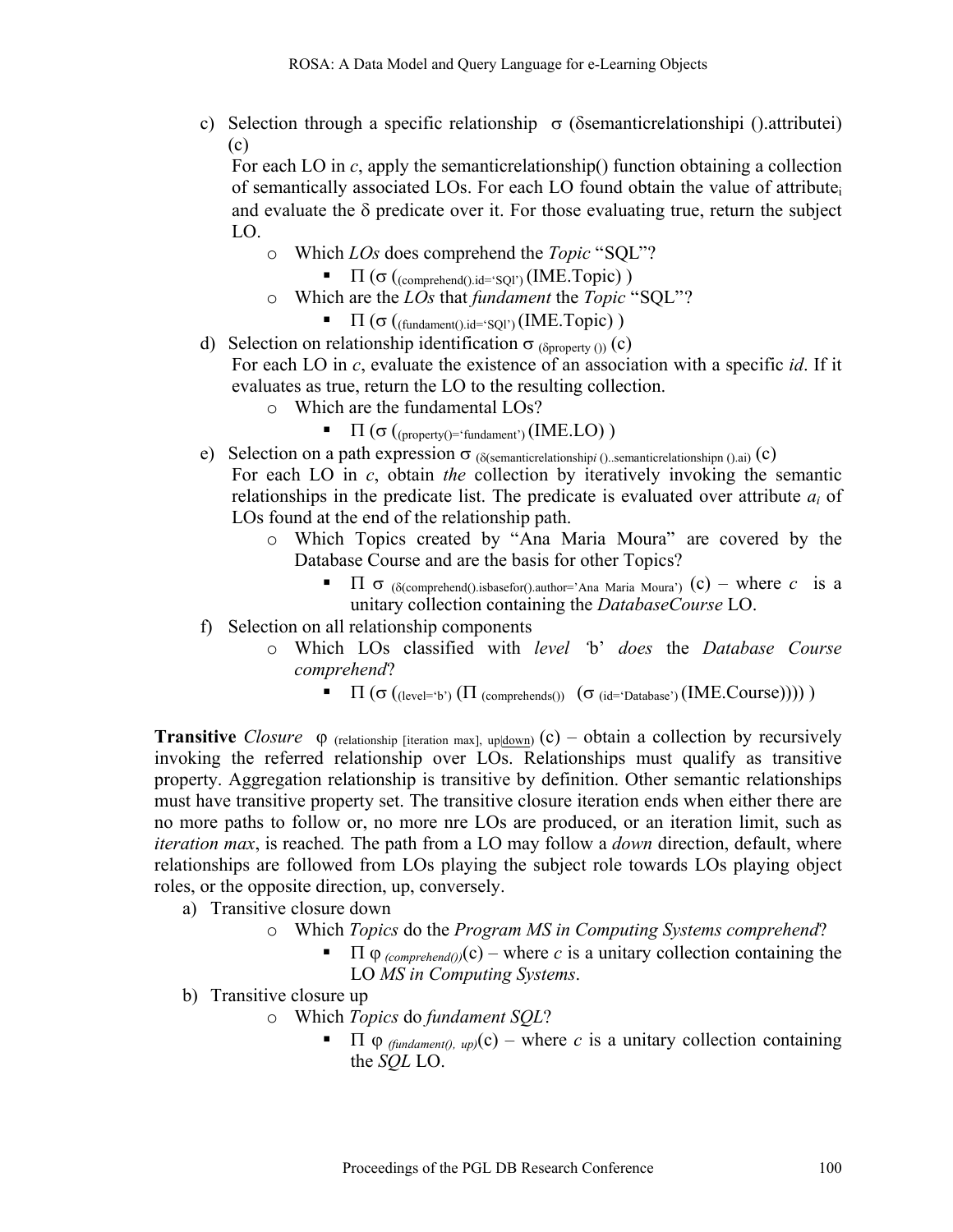**Union**  $(c_1 \cup c_2)$  - The resulting collection contains the distinct LOs in collections  $c_1$  and  $c<sub>2</sub>$ . The LO equality operation considers the identification attribute value for duplicate elimination.

- o Which Topics and Courses were created by 'Ana Maria Moura'?
	- Π (σ(*autor="Ana Maria Moura"*) (*Topic*) ∪ σ(*autor="Ana Maria Moura"*) (*Course*))

**Join**  $\mathbb{N}$  (c<sub>1</sub>)<sub>p</sub>(c<sub>2</sub>)- The resulting collection includes the LOs in collections c<sub>1</sub> and c<sub>2</sub> whose attribute values match the predicate in *p.*

- o Produce LOs from collections *Topic* and *Course* that agree on their authors?
	- $\blacksquare$   $\blacksquare$  ( $\blacksquare$   $(\blacksquare$   $(\blacksquare$   $\blacksquare$   $(\blacksquare$   $\blacksquare$   $\blacksquare$   $(\blacksquare$   $\blacksquare$   $\blacksquare$   $\blacksquare$   $\blacksquare$   $(\blacksquare$   $\blacksquare$   $\blacksquare$   $\blacksquare$   $\blacksquare$   $\blacksquare$   $\blacksquare$   $\blacksquare$   $\blacksquare$   $\blacksquare$   $\blacksquare$   $\blacksquare$   $\blacksquare$   $\blacksquare$   $\blacksquare$   $\blacksquare$   $\blacksquare$   $\bl$

## **4. Query Language**

Ad-Hoc data base queries are directly submitted to the ROSA system through the ROSAQL query language. The system also includes a QBE like environment for submitting queries following a user-friendly interface. In the next subsection the ROSAQL query language is briefly presented.

## **4.1 ROSAQL**

**return**  $\left[\frac{pI}{\gamma p2} \frac{\lambda}{\lambda} \frac{\lambda}{\mu n} \frac{I}{I} \left[ C \right] (c) \right]$  $[\textbf{from } E_i(C_i) \, [\text{v}] \, [\text{in } \delta \, \text{a}_i] \, [\, , E_i(C_i)] \, [\text{on } \delta]$ **[where**  $\{(\delta_{\alpha i})C_i, \delta\}$  (collection-function),  $\delta_{(p1^2p2^2...2^8pn)}\}$ ] [**start at** [*Ci* with δ*pi*] through [*relationship, .* ] {up,down} [until *limit*]] [order by {LOM attribute } {asc,desc] [**union**]

- *a) return* specifies the complex resource structure to be produced. Its behavior is defined by the *pi* term according to the algebra. In the absence of a *from* clause, a collection *c* may be specified as a source for the database collection.
- *b) from* specifies the input collections to be operated on by the query. A collection is specified by a pair (schema, class) where schema identifies a database and class is the collection class. A list of *n* terms in this clause should be followed by *n-1* join predicates between the collections. An instance variable *v* may be defined to iterate over a collection, in which case a selection may restrict the collection elements.
- c) *where*  specifies a selection predicate over collections involved in the query. Selections may be specified over LOs metadata attributes, or over relationship identifications. The user may also write path-expressions to navigate through a list of relationships and define a terminal collection over which a predicate would operate.
- *d) Start* specifies the transitive closure operation. The input collection may be specified in the *from* clause in conjunction with the *where* clause or directly in the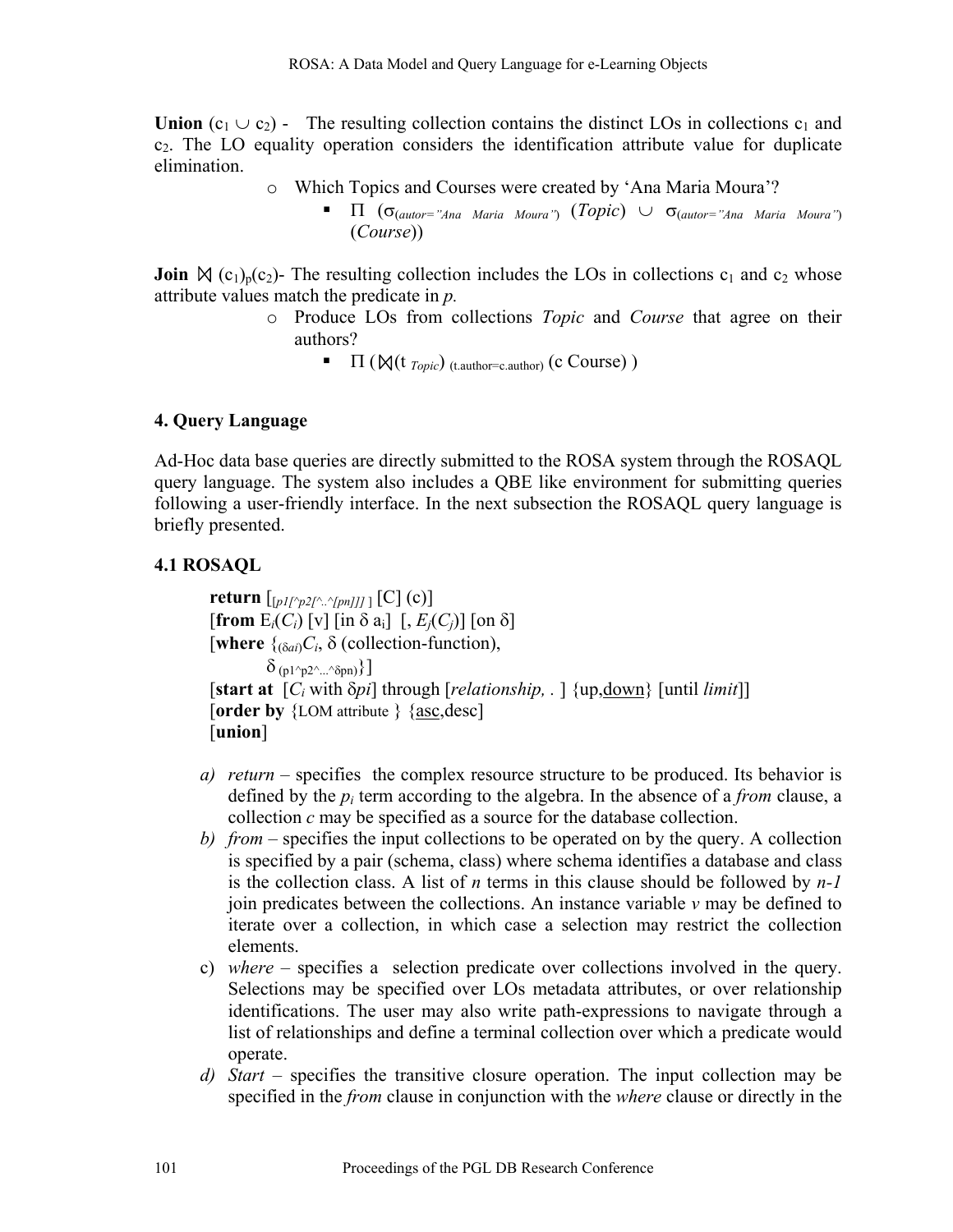*start* clause. The semantic relationship defined to guide the inference must have the transitive property set, unless a dot '.' is specified, in which case an aggregation relationship is assumed. The inference stops when one of the events occur: no more relationship to follow; no new LOs are obtained; a *limit* of recursion is achieved. The resulting collection contains LOs obtained from each recursive navigation. The clauses, *up* and *down,* indicate the path navigation direction to be followed. A *down* clause processes relationships from a *subject* LO to an *object* LO, whereas an *up* clause works in the opposite direction.

*e) Order by –* orders LOs according to a list of LOM attributes. If needed, the resulting collection is coerced to be of type *list*.

### **4.2 Query Examples**

a) Which are the difficulty levels of the registered Topics? **return** difficulty-level (IME.Topic) b) Which are the registered Programs? **return (**IME.Program) c) Which are the Topics associated to the Database Course? **return** semantic() Topic (IME.Course) c **where** c.id='Database' d) Which are the prerequisite *Courses* for the *Database Course?* **return** prerequisite() Course **(**IME.Course) c **where** c.id='Database e) Which Topics are covered by the *Database Course* and *are the basis for* other Topics? **return comprehend**().isbasefor() Topic (IME.Course) c **where** c.id='Database' f) Which Topics are classified with level 'b'? **return** Topic (IME.Topic) t **where t level='b'** g) Which *LOs* does comprehend the *Topic* "SQL"? **return (**IME.LO) l **where**  $l$ **.<b>comprehend** $(l)$ .id = 'SQL' h) Which Topics created by "Ana Moura" are covered by the Database Course and are the basis for other Topics? **return** Topic **from** IME.Course c in c.id=´database' **where** c.**comprehends**().author='Ana Moura' and c.isbasisfor() i) Which Topics do the Program MS in Computing Systems comprehend? **return** Topic **from** IME.**Program** p in p.id=' MS in Computing Systems' **start** comprehend**()** j) Which Topics and Courses were created by 'Ana Maria Moura'? **return** Topic **where author**='Ana Maria Moura' **union**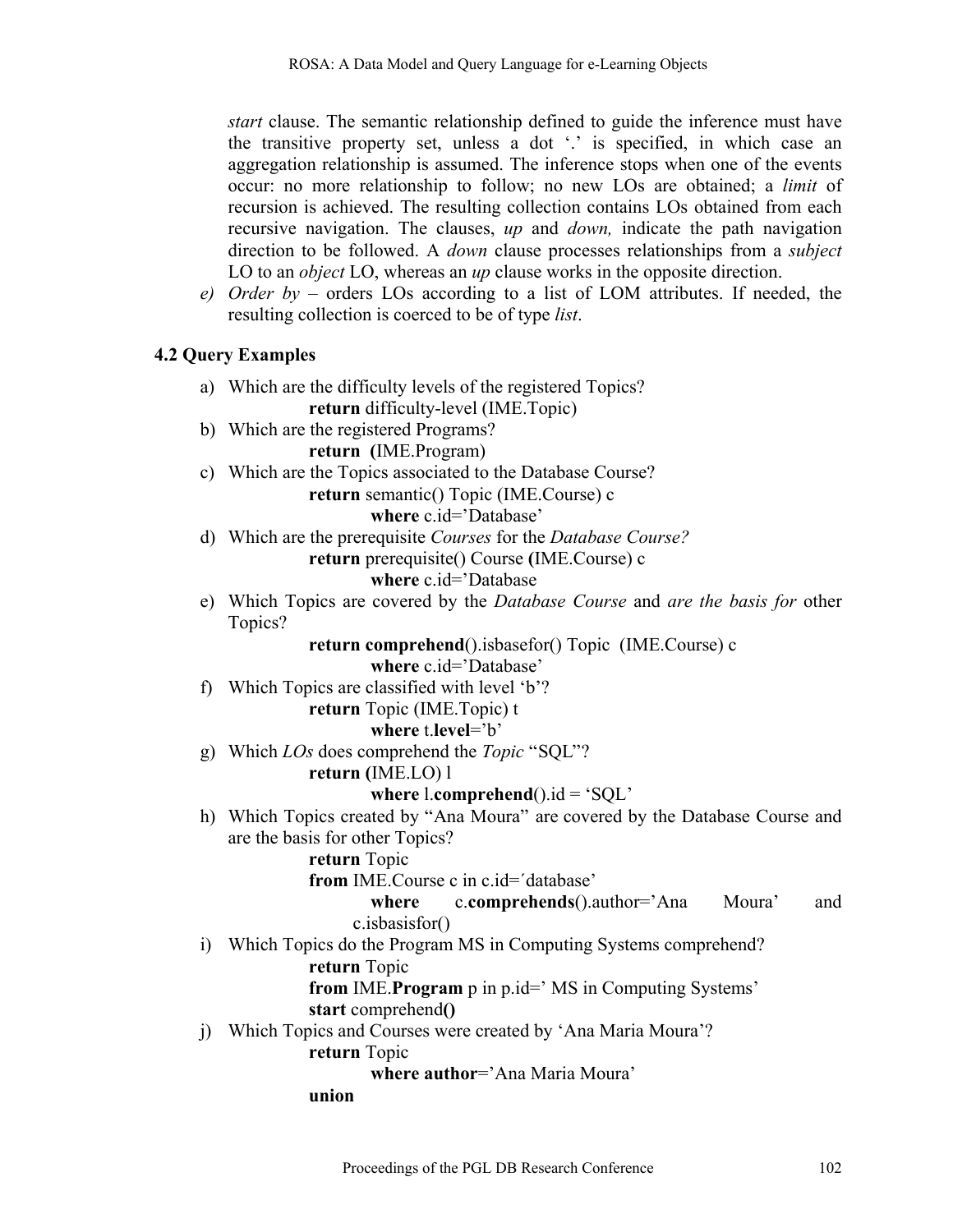### **return** Course **where** author=**'Ana** Maria Moura' k) Produce LOs from collections Topic and Course that agree on their authors? **return LO from** Topic t, Course c on t.author=c.author

### **5. Related Work**

The research on algebra languages has been very intense since Codd [10] presented the relational algebra. The majority of algebras proposed since then adapted the basic relational operators set to new data models, in addition to proposing new operators to deal with special aspects of the data model.

Research on e-learning data models is still in its infancy and, to the best of our knowledge, no previous work has proposed an algebra for query languages in this domain. A reasonable comparison could be made with algebras proposed for the RDF data model. RAL is an algebra for querying RDF [13]. RAL models RDF as a finite set of triples composed of resources associated through properties, which form a directed labeled graph. The model integrates RDF and RDFS definitions. Nodes in the graph are either resources or literals, both labeled by unique identifiers. The algebra operators receive a collection of nodes and process then with adapted relational operators, which include: projection, selection, cartesian product, join, union, difference, intersection and loop operators that iterate over collection nodes. The operations navigate through the RDF graph nodes using uniformly the projection operation to access object values from resources playing the role of subjects in triples.

ROSA data model differs from RAL in many aspects. Firstly, the model accepts attribute definition for LOM metadata attributes, whose literal values are not identifiable. In addition, although conceptually forming triples, the data model represent relationships as one-to-many associations that take part in LO structure. Moreover, associations in ROSA may be restricted by maximum and minimum cardinality definitions and properties qualify associations as reflexive, symmetric and transitive. These aspects extend RDF data model towards a more semantic model. Regarding the algebra, ROSA includes path expressions and transitive closure operations that provide inferences on the intentional data model.

### **6. Conclusion**

Nowadays, Distance Education (DE) is a rapidly expanding mode of education. Many courses traditionnally taught in a classroom environment by a teacher, are now being transformed into an electronic sibling, in order to be adapted to this new education methodology. Learning objects have been used as a promising solution to develop standard infrastructures enabling tutors to create and organize their didactic material.

This paper presented ROSA, a repository system to store and access LOs, based on their semantic properties, expressed in RDF. The system includes a powerful data model whose algebra is completed described. In order to test the algebra capability, a query language, named ROSAQL is under development. We use the semi-structured DBMS Tamino 4.0 [8],